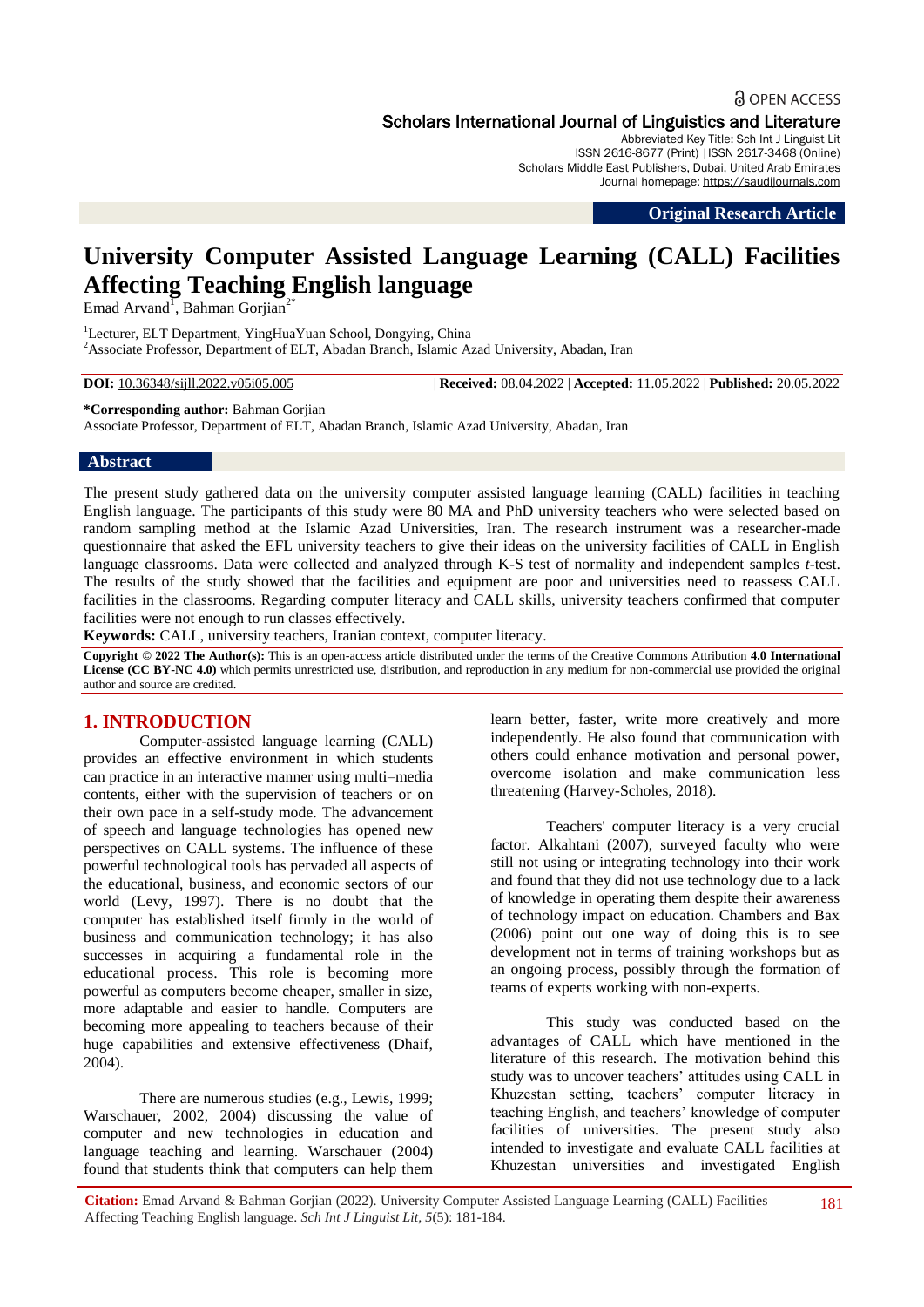teachers' CALL knowledge in these universities. This study aimed to gather data on asking whether university teachers have been provided with adequate CALL facilities in teaching EFL in Iranian context.

# **2. METHODOLOGY**

# **2.1. Design of the Study**

The study was conducted based on a post facto design as a descriptive method and aimed to investigate the factors that affect implementation of CALL from teachers' perspectives. This study used a questionnaire adapted from Shin and Son (2007) which investigates the effects of CALL in developing EFL learners' language knowledge.

### **2.2. Participants**

This study was conducted in both governmental and non-governmental universities of Khuzestan where university teachers who teach English in 12 Islamic Azad Universities of Khuzestan. 213 EFL university teachers, who participated in filling in the questionnaire, were selected based on non-random convenient sampling method from Islamic Azad Universities based on their availability in the academic year of 2016-2017. The university teachers were teaching EFL and held the certificate of MA (n=175), and PhD (n=38) degrees. The participants were teaching or studying Teaching or Linguistics courses. They were willingly participated in the research and were informed that they were able to leave the research processes if they wanted. The age range of the participants was from 24 to 70 with a mean age of 43.

### **2.3. Instrumentation**

In this study, a 15-item questionnaire was extracted from Shin and Son (2007) and administrated in order to gather data among EFL university teachers. It was used to collect male and female teachers' perceptions on the use of CALL as a new tool for better implementation of EFL teaching. The profile of the

participants' background was collected including their age, gender, degree, teaching experience, using CALL at home and classroom, and reasons for using it, and their level of familiarity with CALL. Its reliability was calculated through Cronbach Alpha as  $(\alpha = .825)$  and its face and content validity were assured by means of the confirmation of three experts in teaching EFL.

# **2.4. Procedure**

The questionnaire of the present study was extracted from Shin and Son (2007) with some modifications. The reason of using the questionnaire as the research instrument is that it requires little time, there is no extended writing, they are easy to process, make group comparisons easy, and are useful for testing the specific hypotheses. Thus, the modified questionnaire included 15-Likert-scale items ranged from *strongly agree* to *strongly disagree* in 5-point Likert scale. The calculation included the measurement of teachers' attitude mean in each item and its percentage. This questionnaire was designed to assess the use of CALL in the classrooms. It included 15 items for teachers to elicit the teachers and students' knowledge on CALL and its application in the classroom. Then 250 copies of the questionnaire were distributed to EFL teachers at the Islamic Azad universities in Khuzestan (where English is taught at BA, MA and MA levels) in the first year of 2016-2017 academic years. However, 213 completed the copies were returned within two weeks. The collected data were analyzed through descriptive statistics including the calculation of teachers' attitude means and percentages.

# **3. RESULTS AND DISCUSSION**

### **3.1. Teachers' Attitudes towards CALL**

For eliciting information about the teachers' attitudes toward CALL, the teachers' questionnaire was employed. The descriptive results of the teaching questionnaire are depicted in Table 1.

| Table 1: Teachers attitudes on Using CALL in their Academic Settings                             |             |               |
|--------------------------------------------------------------------------------------------------|-------------|---------------|
| <b>Items</b>                                                                                     | <b>Mean</b> | $\frac{0}{0}$ |
| 1. I have Internet problems of CALL application like lack of the Internet or slow Internet.      | 3.11        | 62.2          |
| 2. University teachers' needs technology of CALL for teaching EFL                                | 3.68        | 73.6          |
| 3. CALL resources can replace textbooks                                                          | 1.03        | 20.6          |
| 4. I have enough computer literacy                                                               | 1.58        | 31.6          |
| 5. ESL/EFL Websites are useful for teaching English.                                             | 3.89        | 77.8          |
| 6. Students can be motivated by the use of CALL in the classroom.                                | 2.75        | 55            |
| 7. Students can improve their English skills through the use of CALL.                            | 3.24        | 64.8          |
| 8. Students can learn how to use CALL resources for learning English for themselves.             | 3.59        | 71.8          |
| 9. CALL is available in my university for teaching courses                                       | 1.23        | 24.6          |
| 10. Teachers can enhance language learning skills through CALL                                   | 3.74        | 74.8          |
| 11. I am responsible for the success of CALL.                                                    | 1.69        | 33.8          |
| 12. I am competent to use CALL-based materials in the classroom.                                 | 1.07        | 21.4          |
| 13. I know how to integrate CALL resources in to existing classroom curricula.                   | 1.80        | 36            |
| 14. I need training to improve my CALL literacy skills.                                          | 3.52        | 70.4          |
| 15. I would like to use CALL-based materials and activities in my classroom as much as possible. | 3.82        | 76.4          |

**Table 1: Teachers' attitudes on Using CALL in their Academic Settings**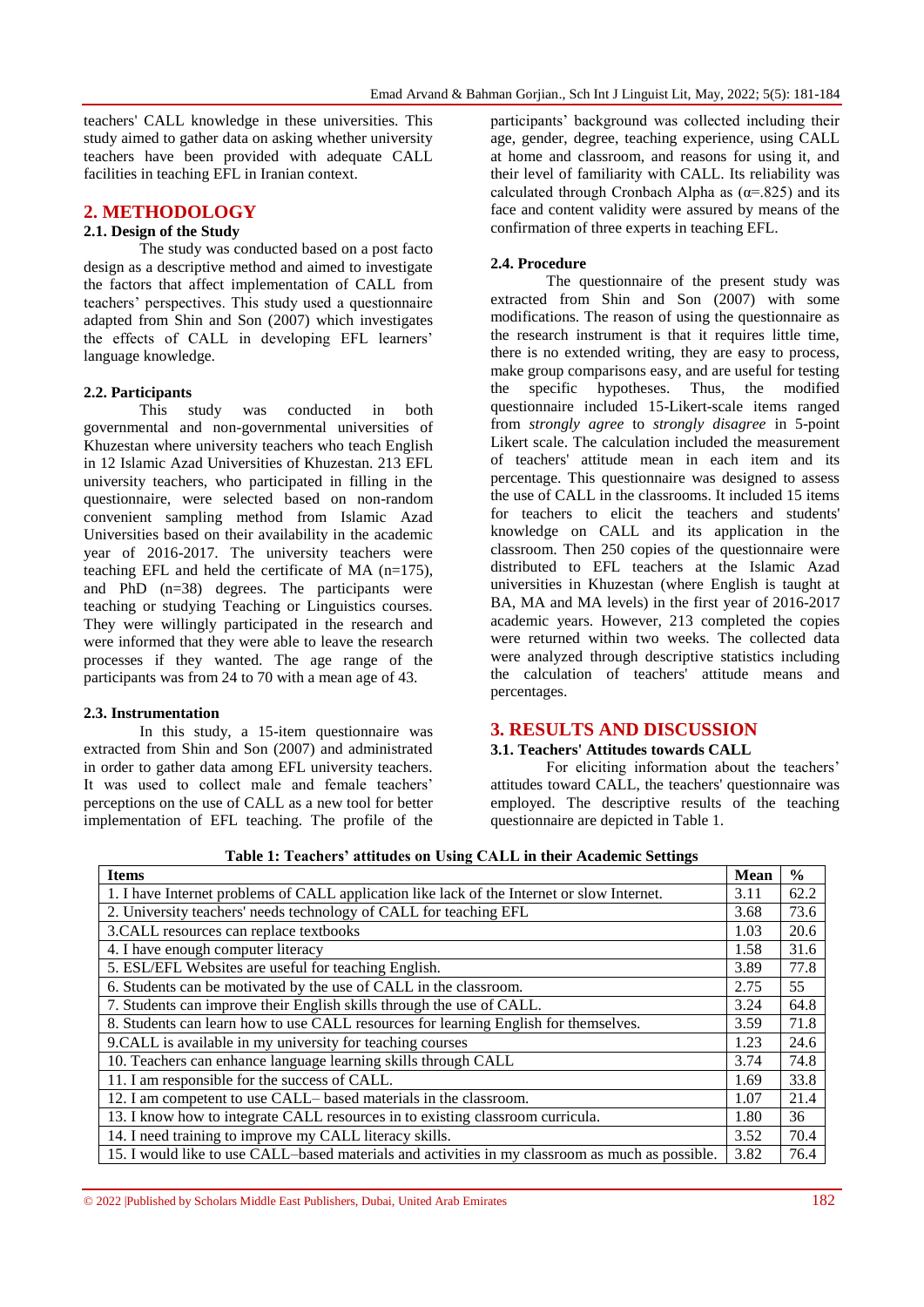Table 1 shows that the responses teachers gave are calculated through mean scores and percentages in this section. Then a description of the results of the questionnaire is analyzed by considering the attitude questionnaire. These general attitudes toward the effectiveness of using CALL re statistically presented and their problems have been shown in the table on the use of CALL in their language classrooms. Their responses can be divided in to three categories: (1) lack of CALL facilities and slow Internet, (2) the need to use technology and CALL in their classrooms, and (3) the readiness of the university teachers to use CALL in their teaching curriculum of the language instruction.

### **3.2. Analysis of Data and Discussion**

The participants of the study believe that the main problem is the lack of enough technology in the classrooms and the shortage of infrastructures of using CALL in their classroom, *" University teachers' needs technology of CALL for teaching EFL"* (Mean= 3.68, 73.6%), the need for CALL and computer literacy, " *I need training to improve my CALL literacy skills*" (Mean= 3.52, 70.4%), and slow internet in the universities and lack of access to electronic journal, *"I have Internet problems of CALL application like lack of the Internet or slow Internet"* (Mean= 3.11, 62.2%) which is significantly high. They also believe that the use of CALL in the classrooms could be beneficial for teaching language skills, "*ESL/EFL Websites are useful for teaching English'* (Mean= 3.89, 77.8%). The teachers also believe that using CALL cannot be replaced the textbooks, "*CALL resources can replace textbooks*" (Mean=1.03, 20.6%). This shows that the teachers do not agree that they can use the CALL classes fully and ignore the traditional classes and paper-materials. They also think that they need much information on using CALL and modern technology to be more competent in using CALL in their classroom. Their idea on the item, "*I have enough computer literacy*" (Mean=1.58, 3.16%), Shows that they are far from using CALL in their classrooms. ESL/EFL Websites are useful for teaching English. The majority of teachers think that the Web sites are useful tools for learning and teaching and note that, "Teachers *can enhance language learning skills through CALL*" (Mean=3.74, 74.8%). More than 70 percent of the teachers' attitudes agree with the role of CALL in helping the learners find pedagogical sources for learning English language since they note that, " *Students can learn how to use CALL resources for learning English for themselves"* (Mean= 3.59, 71.8%). This shows a great paradigm shift in using CALL in Iranian educational context. It seems Iranian educational practitioners are moving towards using CALL in their teaching processes. In fact, the use of technology can be a motivating factor among teachers in this modern era. This movement could be called a transitional period towards using CALL in classrooms. However, there is a fact that the teachers disagree with the statement that, "*I am responsible for the success of* 

*CALL*" (Mean= 1.69, 33.8%). This shows that the majority of teachers are not aware of the importance of their responsibility on gaining the computer literacy and helping the learners to achieve such knowledge since they think this is the responsibility of the government to do this task. The teachers' response to the statement that notes, "*I am competent to use CALL-based materials in the classroom"* (Mean=1.07, 2.14%), shows that the teachers believe they are not familiar with teaching through CALL and computer in the classrooms. They need to be trained in using e-materials and pedagogical Web sites in the classrooms. The teachers also believe that they are not competent enough to find and use CALL pedagogical resources and use them in the classroom since the note that, "*I know how to integrate CALL resources in to existing classroom curricula"* (Mean=1.80, 36%).

The majority of teachers' (79%) responses indicate that CALL can enhance language learning and motivate EFL students because it offers them another environment to study English beside classroom instruction. Teachers also agree with the importance of using CALL and emphasized that the EFL students could find a great deal of activities and exercises online. Learning independently was being achieved gradually as one of the teachers commented. Moreover, they note that the university officials should thin of the teachers' computer literacy and the use of CALL in their teaching curriculum. The response to availability of CALL in their classrooms, *"CALL is available in my university for teaching courses"* received the minimum rate (Mean=1.23, 24.6%) which is moderately low. However, the teachers note that the students may find their classes motivating, *"Students can be motivated by the use of CALL in the classroom"* (Mean=2.75, 55%), the learners may face difficulties in using most of this computer class time to covering the syllabus.

The results of this study agree with Lee (2000) who states that this rapid evolution has inevitably challenged language pedagogy enabling and, indeed, demanding new means of instruction. In language teaching, new approaches, methods, methodologies, strategies and tools should be scrutinized and integrated into the curriculums in a well-organized method in order to cope with the vast changing world. One way for teachers to integrate information technology in to their classrooms is using CALL through software programs, CDs, websites or blogs.

New technological tools may provide authentic tasks that students can engage in and develop their language skills in meaningful and real-life activities that can also be more enjoyable for young language learners. The results of the present study are in line with several researchers (e.g., Hubbard, 2010; Hubbard & Siskin, 2004; Lewis, 1999) who notes that the language learners may participate in CALL exercises independently. They can write comments on the blogs